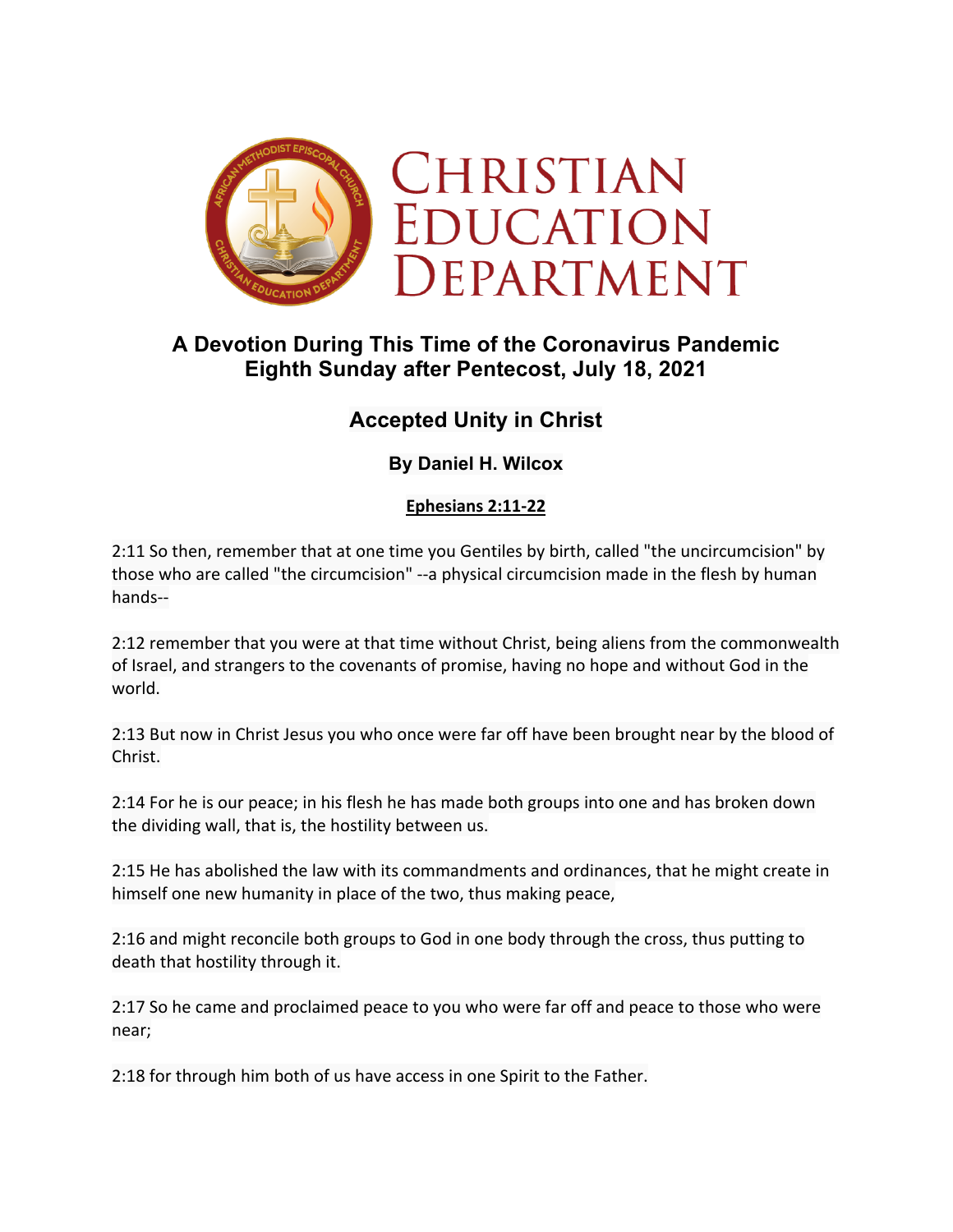2:19 So then you are no longer strangers and aliens, but you are citizens with the saints and also members of the household of God,

2:20 built upon the foundation of the apostles and prophets, with Christ Jesus himself as the cornerstone.

2:21 In him the whole structure is joined together and grows into a holy temple in the Lord;

2:22 in whom you also are built together spiritually into a dwelling place for God.

An alien in nationalistic terms is a person who is not a member of a country and needs special identification to enter and reside in that country. The privileges of that country are not afforded to aliens. They live as strangers in a foreign land hoping for benevolence and generosity of the country in which they are. Hospitality serves as their sole lifeline of safety and salvation.

Apostle Paul commends unity of believers in that all those who trust God will be welcomed in the beloved community. The outsiders, Gentiles once estranged from God and community, have gained access through Christ as does the commonwealth of Israel. Israel exhibited inclusion in community through the physical sign of circumcision as an indication of heartfelt faith and obedience. Christ himself, the paragon of faith and obedience, provides access for any believer in God to the Kingdom by His crucifixion and resurrection which avails for all humanity. This justification at Calvary avails for even Gentiles, us as outsiders, experiencing the peace of God through our faith and obedience. The solitary foundation of Christ evokes hope and faith in whosoever will confess Christ as Lord and profess obedience to Christ. With Christ as our foundation, Gentiles join the faithful as the household of God and the body of Christ unified in prayer, praise, and purpose.

Let us seek the unity of community and communion desired by Christ as we worship, witness, work together, welcoming aliens, outsiders, and strangers.

**TALK:** Take a moment to be silent, reflect, and share (write down)— Reflecting on the scripture, share a time/instance when you have trusted unity in Christ as a guiding principle? How did this experience make you feel or direct you?

**PRAY:** Almighty God, the fountain of all wisdom, you know our necessities before we ask and our ignorance in asking. Have compassion on our weaknesses, and mercifully give us those things which for our unworthiness we dare not, and for our blindness we cannot ask; through the worthiness of your son Jesus Christ our Lord, who lives and reigns with you and the Holy Ghost, one God, now and forever. Amen.

*Adaption from The Book of Common Prayer*

### **ACT:**

1. During the Kingdomtide season, devise a project that focuses on unity and execute it in your neighborhood. Journal your experience and reflect on your spiritual journey. Do what you can to protect the health of others and yourself by practicing social distancing as much as possible,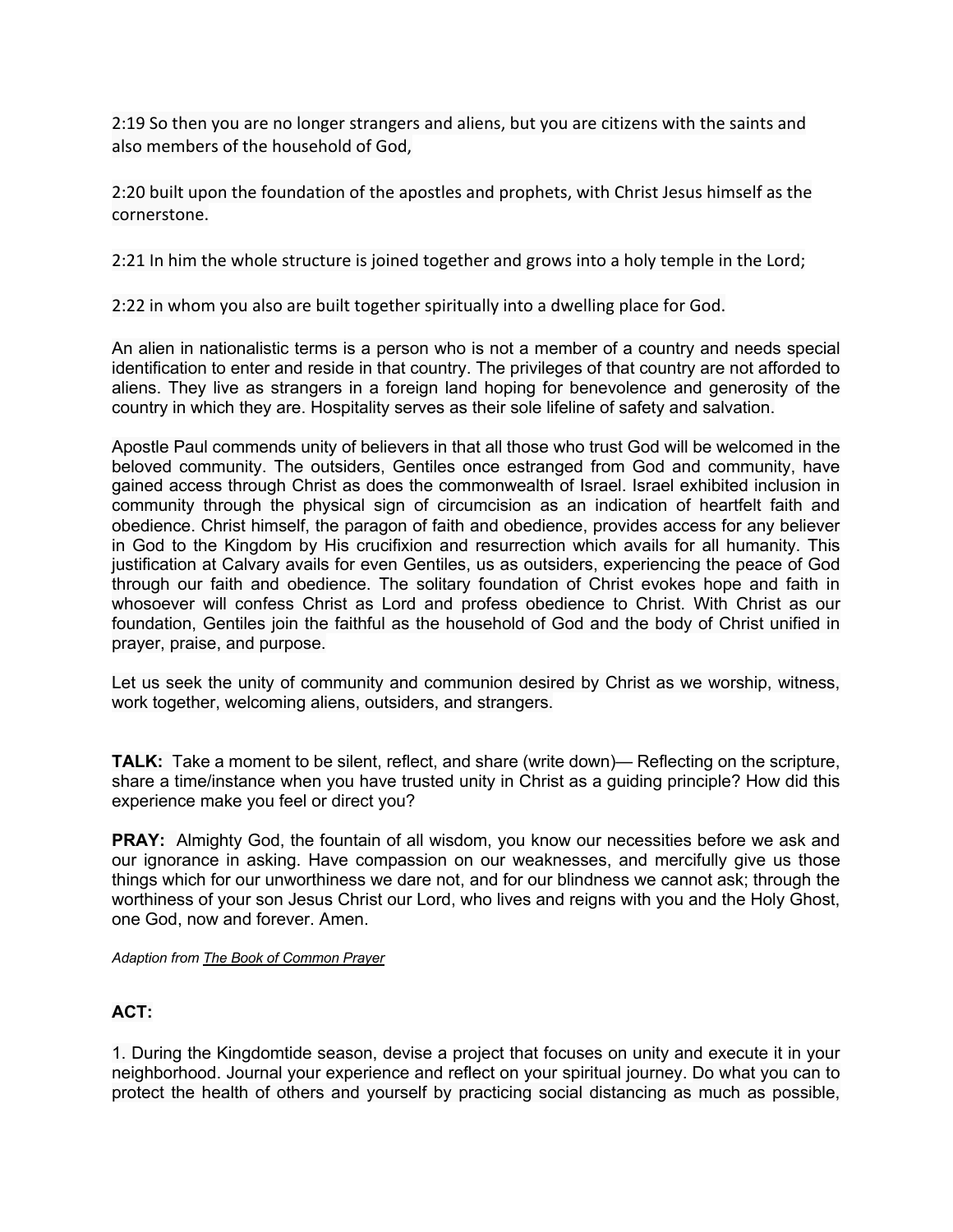washing your hands often, wearing face covering to help prevent the spread of COVID-19, and prayerfully considering getting the vaccine when it is available—See: http://www.amechealth.org.

2. See also the activity that accompanies this devotion.

#### **Song:**

#### The Church's One Foundation AMEC Hymnal, #519

- 1. The Church's one foundation Is Jesus Christ her Lord, She is His new creation By water and the word. From heaven He came and sought her To be His holy bride, With His own blood He bought her, And for her life He died.
- 2. Elect from every nation, Yet one o'er all the earth, Her charter of salvation, One Lord, one faith, one birth; One holy name she blesses, Partakes one holy food, And to one hope she presses, With every grace endued.
- 3. Though with a scornful wonder Men see her sore oppressed, By schisms rent asunder, By heresies distressed: Yet saints their watch are keeping, Their cry goes up, "How long?" And soon the night of weeping Shall be the morn of song.
- 4. 'Mid toil and tribulation, And tumult of her war, She waits the consummation Of peace forevermore; Till, with the vision glorious, Her longing eyes are blest, And the great Church victorious Shall be the Church at rest!
- 5. Yet she on earth hath union With God the Three in One, And mystic sweet communion